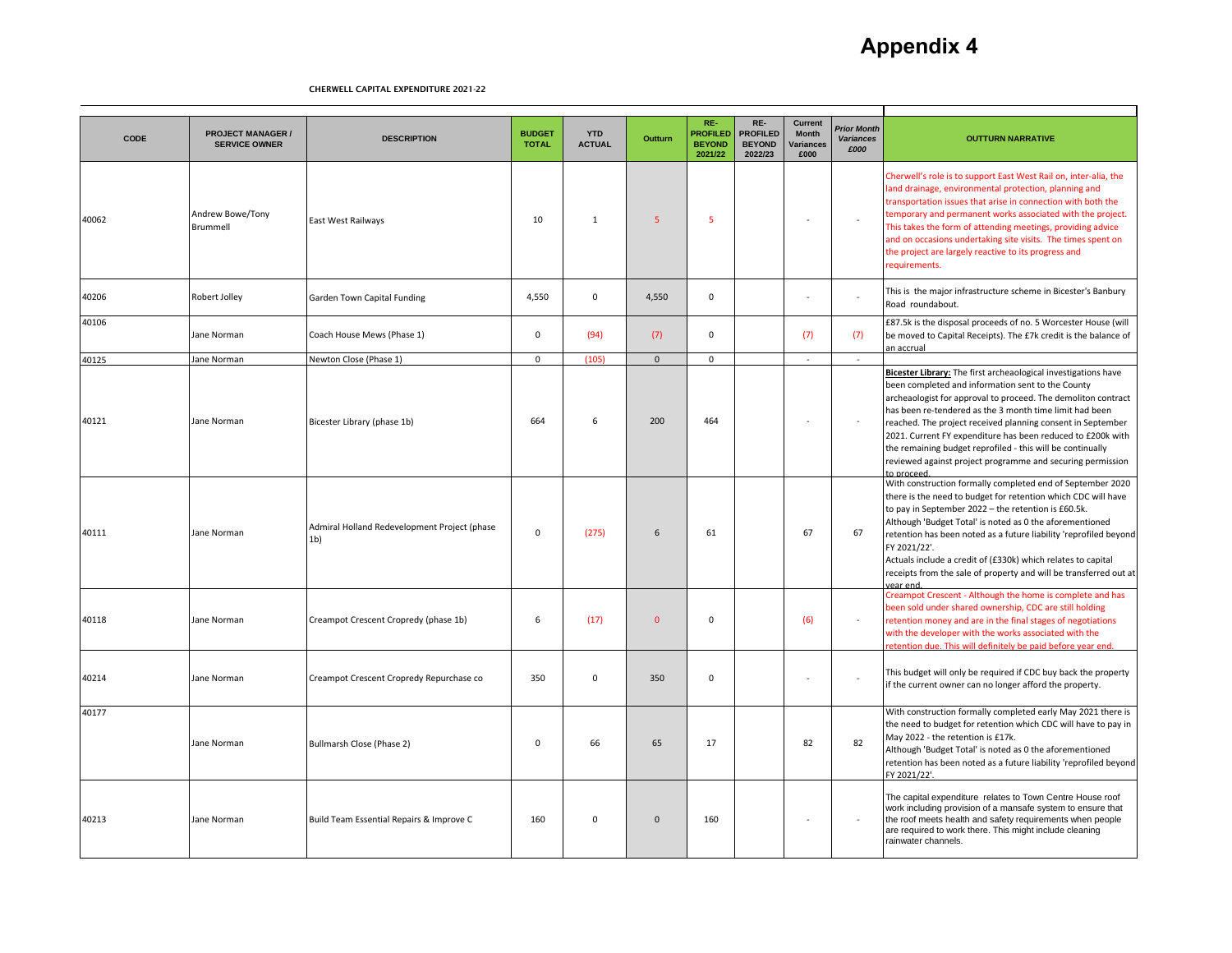| CODE  | <b>PROJECT MANAGER /</b><br><b>SERVICE OWNER</b> | <b>DESCRIPTION</b>                      | <b>BUDGET</b><br><b>TOTAL</b> | <b>YTD</b><br><b>ACTUAL</b> | Outturn  | RE-<br><b>PROFILED</b><br><b>BEYOND</b><br>2021/22 | RE-<br><b>PROFILED</b><br><b>BEYOND</b><br>2022/23 | <b>Current</b><br><b>Month</b><br>Variances<br>£000 | <b>Prior Month</b><br><b>Variances</b><br>£000 | <b>OUTTURN NARRATIVE</b>                                                                                                                                                                                                                                                                                                                                                                                                                                                                                                                    |
|-------|--------------------------------------------------|-----------------------------------------|-------------------------------|-----------------------------|----------|----------------------------------------------------|----------------------------------------------------|-----------------------------------------------------|------------------------------------------------|---------------------------------------------------------------------------------------------------------------------------------------------------------------------------------------------------------------------------------------------------------------------------------------------------------------------------------------------------------------------------------------------------------------------------------------------------------------------------------------------------------------------------------------------|
| 40224 | Jane Norman                                      | Fairway Flats Refurbishment             | 140                           | $\overline{3}$              | 20       | 120                                                |                                                    |                                                     |                                                | We have worked proactively with the Planning Department to agree<br>the scope and details of the project. Planning have endorsed the<br>proposed scheme and have recommended we formally submit the<br>scheme for planning consent, which is likely to be received in<br>January 2022. Up to 31 <sup>st</sup> March 2022 the main activities will be<br>securing planning consent and main contractor procurement - the<br>main capital expenditure will happen when works commence in<br>FY22-23. The proposed accrual is therefore £120k. |
|       | <b>Growth &amp; Economy Total</b>                |                                         | 5,880                         | (416)                       | 5,189    | 827                                                |                                                    | 136                                                 | 142                                            |                                                                                                                                                                                                                                                                                                                                                                                                                                                                                                                                             |
| 40015 | <b>Ed Potter</b>                                 | Car Park Refurbishments                 | 79                            | 5                           | 29       | 50                                                 |                                                    |                                                     | $\sim$                                         | £50k slippage required in to 22/23. Remainder of spend to be<br>committed in quarter 3. In conjunction with projects 40026 Off<br>Road Parking & 40217 Car Park Action Plan Delivery.                                                                                                                                                                                                                                                                                                                                                       |
| 40026 | <b>Ed Potter</b>                                 | Off Road Parking                        | 18                            | $\Omega$                    | $\Omega$ | 18                                                 |                                                    |                                                     |                                                | £18k slippage required in to 22/23. This project is in<br>conjunction with Car Park Refurbishments project CC 40015<br>and 40217.                                                                                                                                                                                                                                                                                                                                                                                                           |
| 40028 | <b>Ed Potter</b>                                 | Vehicle Replacement Programme           | 1,268                         | 653                         | 969      | 299                                                |                                                    |                                                     |                                                | £299k slippage required in to 22/23 to allow for further<br>investigation in to electric vehicles/decarbonisation of fleet and<br>extension of useful life of current fleet. Currently showing a<br>commitment of £244k. Remaining £65k to be committed in<br>quarter 3.                                                                                                                                                                                                                                                                    |
| 40031 | <b>Ed Potter</b>                                 | Urban City Electricity Installations    | 15                            | $\Omega$                    | 15       | $\mathbf 0$                                        |                                                    |                                                     |                                                | This project is for the refurbishment of electric sockets in<br>Bicester town centre. The Full £15k is expected to be spent in<br>quarter 3 of 21/22.                                                                                                                                                                                                                                                                                                                                                                                       |
| 40186 | <b>Ed Potter</b>                                 | <b>Commercial Waste Containers</b>      | 25                            | 12                          | 25       | $\mathbf 0$                                        |                                                    | $\Omega$                                            | 0                                              | Full spend is expected in quarters 3 and 4 of 21/22.                                                                                                                                                                                                                                                                                                                                                                                                                                                                                        |
| 40187 | <b>Ed Potter</b>                                 | On Street Recycling Bins                | 22                            | $\overline{4}$              | 10       | 12                                                 |                                                    |                                                     |                                                | £12k slippage required in to 22/23 - currently reviewing<br>containers in urban centres and laybys to when refurbishment<br>required. Remaining £6k to be spent in quarter 4.                                                                                                                                                                                                                                                                                                                                                               |
| 40188 | <b>Ed Potter</b>                                 | Thorpe Lane Depot Capacity Enhancement  | 174                           | 3                           | 44       | 130                                                |                                                    |                                                     | $\sim$                                         | £130k slippage required in to 22/23 - requirement of space and<br>infrastructure is still being reviewed. Remaining £41k to be<br>committed in quarter 3.                                                                                                                                                                                                                                                                                                                                                                                   |
| 40216 | <b>Ed Potter</b>                                 | Street Scene Fencing Street Furniture & | 24                            | $\mathsf 0$                 | 24       | $\mathbf 0$                                        |                                                    |                                                     |                                                | This project is for repairing/replacing metal steps at Kirtlington<br>Quarry. Issues with the expiring lease, landowner and covid has<br>resulted in delays. Full spend is expected in quarter 4 of 21/22<br>due to health and safety issues.                                                                                                                                                                                                                                                                                               |
| 40217 | <b>Ed Potter</b>                                 | Car Parking Action Plan Delivery        | 175                           | $\mathbf 0$                 | 90       | 85                                                 |                                                    |                                                     |                                                | £85k Slippage required in to 22/23. Currently showing a<br>commitment of £80k. Remaining £10k to be committed in<br>quarter 3. Projects in conjunction with 40015 & 40026.                                                                                                                                                                                                                                                                                                                                                                  |
| 40218 | <b>Ed Potter</b>                                 | Depot Fuel System Renewal               | 50                            | $\overline{7}$              | 15       | 35                                                 |                                                    | - 11                                                |                                                | £35k slippage required in to 22/23 due to delays with<br>progression of redevelopment of Bicester depot. Remaining<br>£8k to be committed in quarter 3.                                                                                                                                                                                                                                                                                                                                                                                     |
| 40220 | <b>Ed Potter</b>                                 | Horsefair Public Conveniences           | 150                           | $\overline{3}$              | 150      | $\mathbf 0$                                        |                                                    |                                                     |                                                | Full commitment showing of £153k. Changing places grant<br>applied for - result of applications expected by period 9.                                                                                                                                                                                                                                                                                                                                                                                                                       |
| 40222 | <b>Ed Potter</b>                                 | Burnehyll- Bicester Country Park        | 175                           | $\overline{a}$              | 175      | $\mathbf 0$                                        |                                                    |                                                     |                                                | Expecting full spend in 21/22. Infrastructure commitments<br>expected by period 9. Country Park projects officer anticipated<br>to start in February 2021 which will increase the progression of<br>roject                                                                                                                                                                                                                                                                                                                                  |
| 40248 | <b>Ed Potter</b>                                 | Solar Panels at Castle Quay             | 53                            | $\Omega$                    | 53       | $\mathbf 0$                                        |                                                    | $\sim$                                              |                                                | Expecting full spend in 21/22, £6m grant funding PSDS project<br>to be completed by Christmas 2021, if resources are then<br>available, confirmation of anticipated spend or slippage will be<br>identified.                                                                                                                                                                                                                                                                                                                                |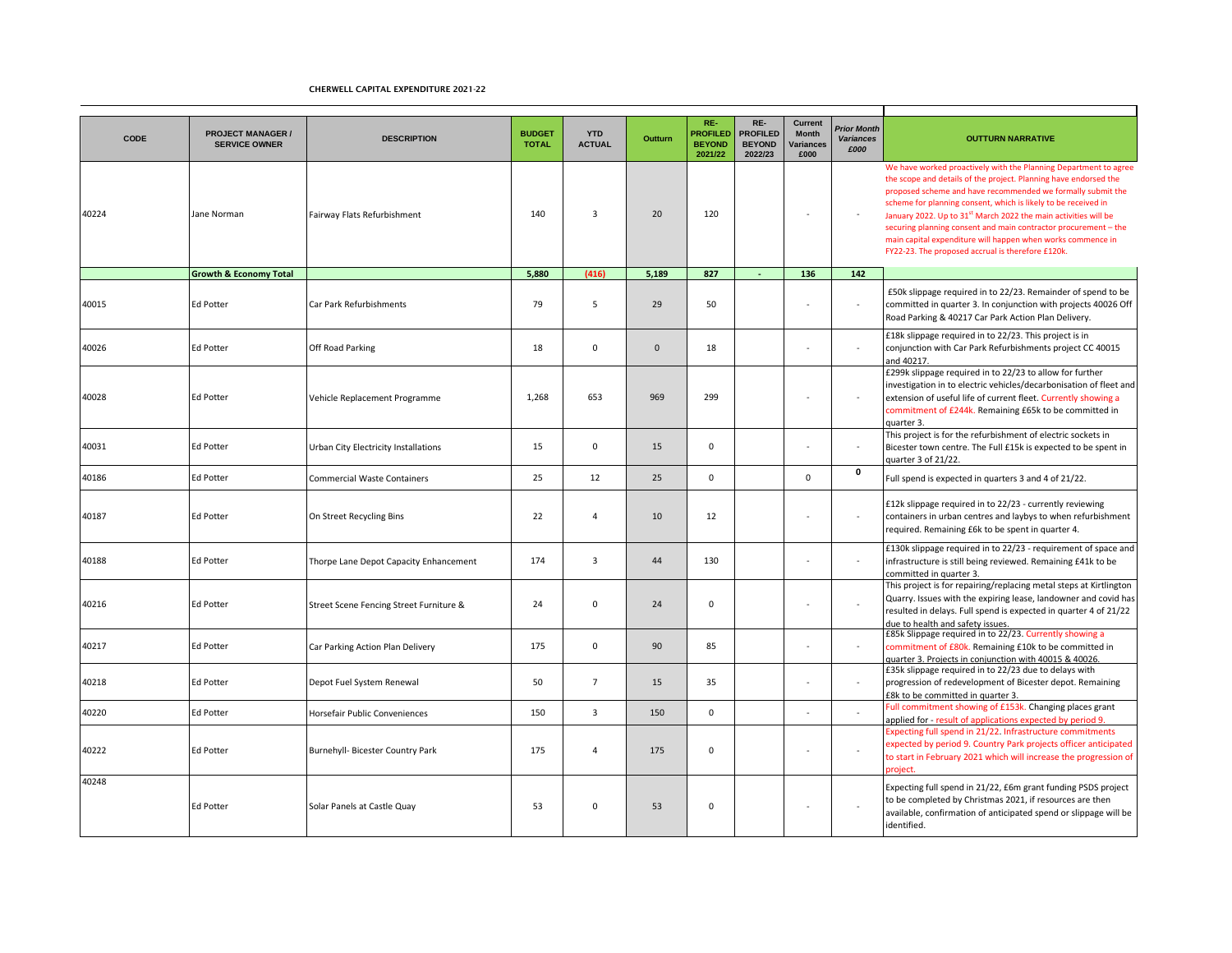| <b>CODE</b> | <b>PROJECT MANAGER /</b><br><b>SERVICE OWNER</b> | <b>DESCRIPTION</b>                                                                 | <b>BUDGET</b><br><b>TOTAL</b> | <b>YTD</b><br><b>ACTUAL</b> | <b>Outturn</b> | RE-<br><b>ROFILED</b><br><b>BEYOND</b><br>2021/22 | RE-<br><b>PROFILED</b><br><b>BEYOND</b><br>2022/23 | Current<br><b>Month</b><br>Variances<br>£000 | <b>Prior Month</b><br><b>Variances</b><br>£000 | <b>OUTTURN NARRATIVE</b>                                                                                                                                                                                                                                                                                                                                                                                                                                                                                                                                 |
|-------------|--------------------------------------------------|------------------------------------------------------------------------------------|-------------------------------|-----------------------------|----------------|---------------------------------------------------|----------------------------------------------------|----------------------------------------------|------------------------------------------------|----------------------------------------------------------------------------------------------------------------------------------------------------------------------------------------------------------------------------------------------------------------------------------------------------------------------------------------------------------------------------------------------------------------------------------------------------------------------------------------------------------------------------------------------------------|
| 40235       | <b>Ed Potter</b>                                 | Chargeable Garden & Food Waste                                                     | 1,200                         | 121                         | 1,200          | $\mathsf 0$                                       |                                                    |                                              | $\sim$                                         | Full spend is expected in 21/22. Currrently showing a<br>commitment of £980k. Final spend of £99k to be committed in<br>period 12.                                                                                                                                                                                                                                                                                                                                                                                                                       |
|             |                                                  | <b>Environment and Waste Total</b>                                                 | 3,428                         | 811                         | 2.799          | 629                                               |                                                    | $\mathbf{0}$                                 | $\mathbf{0}$                                   |                                                                                                                                                                                                                                                                                                                                                                                                                                                                                                                                                          |
|             | <b>Environment and Place total</b>               |                                                                                    | 9,308                         | 395                         | 7,988          | 1,456                                             | $\mathbf{0}$                                       | 136                                          | 142                                            |                                                                                                                                                                                                                                                                                                                                                                                                                                                                                                                                                          |
| 40081       | Robert Fuzesi                                    | <b>Bicester Town Centre Redevelopment</b>                                          | 0                             | 14                          | $\mathbf{0}$   | $\mathbf 0$                                       |                                                    |                                              | $\sim$                                         | Works have been charged to revenue.- project closed                                                                                                                                                                                                                                                                                                                                                                                                                                                                                                      |
| 40092       | <b>Chris Hipkiss</b>                             | Spiceball Riverbank Reinstatement                                                  | (50)                          | $\Omega$                    | $\Omega$       |                                                   |                                                    | 50                                           | 50                                             | The budget was prepared some time ago and got delayed due<br>to the commencement of CQ2. The works are now part of the<br>CQ2 and also includes the bridge too. It will than likely be<br>absorbed into the main CQ2 budget cost and will be spent<br>during                                                                                                                                                                                                                                                                                             |
| 40139       | <b>Stuart Parkhurst</b>                          | Banbury Health Centre - Refurbishment of<br>Ventilation, Heating & Cooling Systems | 100                           | (4)                         | $\mathbf{0}$   | 100                                               |                                                    |                                              |                                                | Fenders now complete and currently engaging with the<br>enants. Expect full utilisation of the £100k by July 2022                                                                                                                                                                                                                                                                                                                                                                                                                                        |
| 40141       | Chris Hipkiss                                    | Castle Quay 2                                                                      | 17,509                        | 8,064                       | 15,600         | 1,859                                             |                                                    | (50)                                         | (50)                                           | Includes £1.9m refund of s278 Highways Bond<br>Final construction payment to McLaren scheduled in May23                                                                                                                                                                                                                                                                                                                                                                                                                                                  |
| 40144       | <b>Chris Hipkiss</b>                             | Castle Quay 1                                                                      | 3,303                         | 79                          | 1,365          | 1,938                                             | $\mathbf 0$                                        | (0)                                          | (0)                                            | £3.3m budgeted for works on Castle Quay Shopping centre<br>excluding M&S unit                                                                                                                                                                                                                                                                                                                                                                                                                                                                            |
| 40162       | <b>Robert Fuzesi</b>                             | Housing & IT Asset System joint CDC/OCC                                            | 100                           | $\Omega$                    | $\mathbf{0}$   | 100                                               |                                                    |                                              |                                                | CDC and OCC are working jointly to purchase an overarching<br>property system (aka project 'Single View of Assets') that would<br>provide the IT background/database for FM and Estate<br>Management. Currently both Councils use their own not-fit-for-<br>purpose or non-existing systems and with the set up of the Joint<br>Property Services the decision was made that a joint IT solution<br>should be purchased. The £100k has been set aside in CDC's<br>capital budget for the contribution of the joint system purchase<br>together with OCC. |
| 40167       | <b>Stuart Parkhurst</b>                          | Horsefair, Banbury                                                                 | 55                            | $\mathbf 0$                 | $\mathbf{0}$   | 55                                                |                                                    |                                              |                                                | The works design is now completed, pending tender. Expect<br>ull utilisation of budget by July 2022                                                                                                                                                                                                                                                                                                                                                                                                                                                      |
| 40190       | <b>Stuart Parkhurst</b>                          | Banbury Museum Upgrade of AHU                                                      | 35                            | 8                           | 35             |                                                   |                                                    |                                              |                                                | Works relate to Air Handling unit at Banbury museum. All<br>specialist parts now have arrived from Germany. Pending<br>intsallation but expect full utilisation of the £35k by March<br>2022                                                                                                                                                                                                                                                                                                                                                             |
| 40191       | <b>Stuart Parkhurst</b>                          | Bodicote House Fire Compliance Works                                               | 71                            | (8)                         | $\mathbf{0}$   | 71                                                |                                                    |                                              | $\sim$                                         | £141k c/fwd from 20/21. £70k budget held back and will be<br>loaded in to 22/23<br>Review of scope being carried out to acertain actual<br>equirements. Spend will not take place until 22/23                                                                                                                                                                                                                                                                                                                                                            |
| 40192       | <b>Stuart Parkhurst</b>                          | The Fairway Garage Demolition                                                      | $\mathbf 0$                   | $\mathbf{1}$                | $\mathbf{1}$   | $\mathbf 0$                                       |                                                    | $\mathbf{1}$                                 | $\sim$                                         | Project completed                                                                                                                                                                                                                                                                                                                                                                                                                                                                                                                                        |
| 40196       | <b>Stuart Parkhurst</b>                          | Pioneer Square Fire Panel                                                          | $\Omega$                      | (3)                         | (3)            | $\mathbf 0$                                       |                                                    | (3)                                          |                                                | Project not going ahead. Credit of £-3k relates to an<br>unmatched accrual to a PO rolled over from 20/21                                                                                                                                                                                                                                                                                                                                                                                                                                                |
| 40197       | <b>Stuart Parkhurst</b>                          | Corporate Asbestos Surveys                                                         | 160                           | 6                           | 6              | 100                                               |                                                    | (54)                                         | (54)                                           | Works are progressing, planned to be completed over 2 years<br>with delays being caused by covid 19. Anticipated saving of<br>£54k                                                                                                                                                                                                                                                                                                                                                                                                                       |
| 40198       | <b>Stuart Parkhurst</b>                          | Corporate Fire Risk Assessments                                                    | 80                            | $\mathsf 0$                 | $\mathbf{0}$   | $\mathsf 0$                                       |                                                    | (80)                                         | (20)                                           | Fire risk assessments are now completed resulting in a saving<br>of £80k                                                                                                                                                                                                                                                                                                                                                                                                                                                                                 |
| 40200       | <b>Stuart Parkhurst</b>                          | Corporate Reinstatement Cost Assessments                                           | 12                            | (18)                        | (18)           | $\mathbf 0$                                       |                                                    | (30)                                         | (30)                                           | No further costs are expected. The project is complete and<br>closed from a delivery perspective. The accrual of £18k will<br>remain unmatched in this year                                                                                                                                                                                                                                                                                                                                                                                              |
| 40201       | <b>Stuart Parkhurst</b>                          | Works From Compliance Surveys                                                      | 147                           | $\Omega$                    | $\mathbf{0}$   | 147                                               |                                                    |                                              | $\blacksquare$                                 | Works planned over 2 years with additional delays caused by<br>covid 19.<br><b>Full spend anticipated by March 2023</b>                                                                                                                                                                                                                                                                                                                                                                                                                                  |
| 40203       | Robert Fuzesi                                    | CDC Feasibility of utilisation of proper Space                                     | 100                           | $\mathbf 0$                 | $\mathbf{0}$   | 100                                               |                                                    |                                              | ÷,                                             | Feasibility study for use of office space                                                                                                                                                                                                                                                                                                                                                                                                                                                                                                                |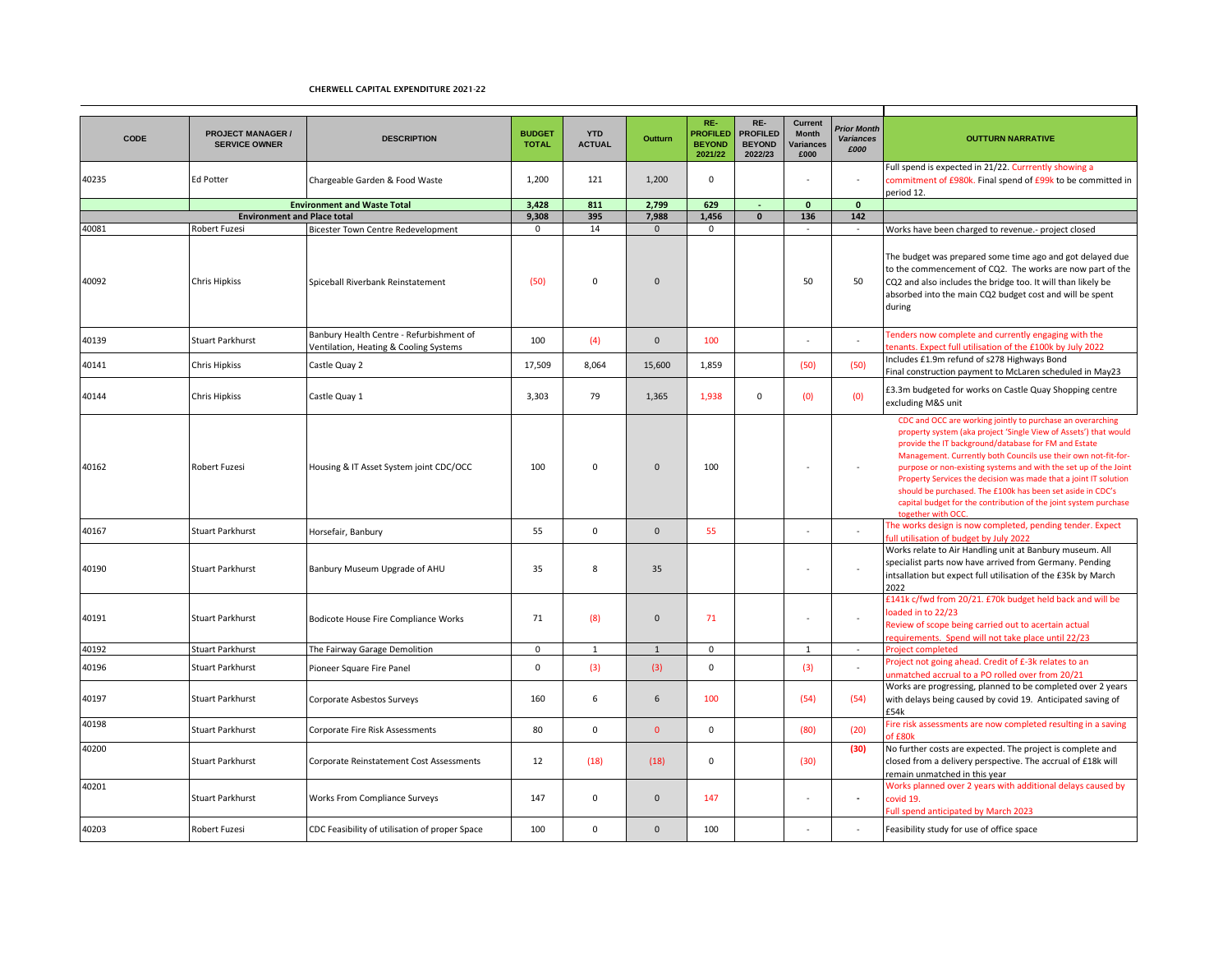| <b>CODE</b> | <b>PROJECT MANAGER /</b><br><b>SERVICE OWNER</b> | <b>DESCRIPTION</b>                                        | <b>BUDGET</b><br><b>TOTAL</b> | <b>YTD</b><br><b>ACTUAL</b> | Outturn | RE-<br><b>PROFILED</b><br><b>BEYOND</b><br>2021/22 | RE-<br><b>PROFILED</b><br><b>BEYOND</b><br>2022/23 | <b>Current</b><br><b>Month</b><br>Variances<br>£000 | <b>Prior Month</b><br><b>Variances</b><br>£000 | <b>OUTTURN NARRATIVE</b>                                                                                                                                                                                     |
|-------------|--------------------------------------------------|-----------------------------------------------------------|-------------------------------|-----------------------------|---------|----------------------------------------------------|----------------------------------------------------|-----------------------------------------------------|------------------------------------------------|--------------------------------------------------------------------------------------------------------------------------------------------------------------------------------------------------------------|
| 40219       | <b>Stuart Parkhurst</b>                          | Community Centre - Works                                  | 209                           | 191                         | 209     |                                                    |                                                    |                                                     | $\sim$                                         | £130k c/fwd from 20/21. Year 2 budget allocation of £190k =<br>£320k total. £110k budget held back and will be loaded in to<br>22/23. Full spend anticipated by March 2022                                   |
| 40239       | <b>Stuart Parkhurst</b>                          | <b>Bicester East Community Centre</b>                     | 210                           | $\Omega$                    | 180     | 30                                                 |                                                    |                                                     |                                                | 2 year scheme - £210k in yr1 and £1240k in yr 2. Feasibility has<br>been carried out. Designer has been engaged, prepapring<br>documents ready for planning in Q4. Full allocated spend<br><b>nticipated</b> |
| 40240       | <b>Stuart Parkhurst</b>                          | <b>Bicester Dovecote</b>                                  | 41                            | $\mathbf{1}$                | 41      | $\mathbf 0$                                        |                                                    |                                                     |                                                | Tenders now received pending instruction subject to listed<br>building consent approval expected Oct 2021. Full spend<br>anticipated                                                                         |
| 40241       | <b>Stuart Parkhurst</b>                          | Thorpe Place Roof Works                                   | 35                            | $\Omega$                    | 5       | 30                                                 |                                                    |                                                     |                                                | Currently scoping the works which will be complete by March<br>023                                                                                                                                           |
| 40242       | <b>Stuart Parkhurst</b>                          | H&S Works to Banbury Shopping Arcade                      | 127                           | $\mathbf 0$                 | 10      | 117                                                |                                                    |                                                     |                                                | Currently scoping the works which will be completed by March                                                                                                                                                 |
| 40243       | Stuart Parkhurst                                 | West Bicester Community Centre Car Park                   | 35                            | 24                          | 35      | $\mathbf 0$                                        |                                                    | $\overline{\phantom{a}}$                            | $\sim$                                         | works completed and agreeing final account                                                                                                                                                                   |
| 40244       | <b>Stuart Parkhurst</b>                          | Flood Defence Works Hanwell Fields Community<br>Centre    | 20                            | 14                          | 19      | $\mathbf 0$                                        |                                                    | (1)                                                 | (1)                                            | works completed and agreeing final account                                                                                                                                                                   |
| 40246       | <b>Stuart Parkhurst</b>                          | Banbury Museum Pedestrian Bridge                          | 78                            | $\mathbf 0$                 | 30      | 48                                                 |                                                    |                                                     | ÷                                              | Works have been instructed pending start date, potential<br>delays from British Waterways for licence to deliver works over<br>canal. Works now planned for March 2022                                       |
| 40247       | <b>Stuart Parkhurst</b>                          | Service Yard at Hart Place Bicester                       | 28                            | $\mathbf 0$                 | 32      | $\mathbf 0$                                        |                                                    | $\overline{a}$                                      | $\overline{4}$                                 | Works now completed                                                                                                                                                                                          |
| 40249       | <b>Stuart Parkhurst</b>                          | <b>Retained Land</b>                                      | 170                           | $\mathbf 0$                 | 100     | 70                                                 |                                                    |                                                     | $\sim$                                         | 2 year scheme - £170k in yr1 and £130k in yr 2. Retained land<br>surveys now instructed for delivery. Full spend anticipated by<br>February 2023                                                             |
| 40225       | <b>Stuart Parkhurst</b>                          | Drayton Pavillion - Decarbonisation Works                 | 86                            | $\overline{7}$              | 86      | $\mathbf 0$                                        |                                                    |                                                     |                                                | Funds are from Salix decarbonisation grant fund. Projecct has<br>time limit for completion Q4. Works currently in design with<br>tender Aug 21. Full spend anticipated by March'22                           |
| 40226       | <b>Stuart Parkhurst</b>                          | Thorpe Lane Depot - Decarbonisation Works                 | 595                           | 25                          | 595     | $\mathbf 0$                                        |                                                    |                                                     | $\sim$                                         | Funds are from Salix decarbonisation grant fund. Projecct has<br>time limit for completion Q4. Works currently in design with<br>tender Aug 21. Full spend anticipated by March'22                           |
| 40227       | <b>Stuart Parkhurst</b>                          | Banbury Museum - Decarbonisation Works                    | 324                           | 19                          | 324     | $\mathbf 0$                                        |                                                    |                                                     | $\sim$                                         | Funds are from Salix decarbonisation grant fund. Projecct has<br>time limit for completion Q4. Works currently in design with<br>tender Aug 21. Full spend anticipated by March'22                           |
| 40228       | <b>Stuart Parkhurst</b>                          | Franklins House - Decarbonisation Works                   | 106                           | 11                          | 106     | $\mathbf 0$                                        |                                                    |                                                     |                                                | Funds are from Salix decarbonisation grant fund. Projecct has<br>time limit for completion Q4. Works currently in design with<br>tender Aug 21. Full spend anticipated by March'22                           |
| 40229       | <b>Stuart Parkhurst</b>                          | Stratfield Brake Sports Ground - Decarbonisation<br>Works | 159                           | 14                          | 159     | $\mathbf 0$                                        |                                                    |                                                     |                                                | Funds are from Salix decarbonisation grant fund. Projecct has<br>time limit for completion Q4. Works currently in design with<br>tender Aug 21. Full spend anticipated by March'22                           |
| 40230       | <b>Stuart Parkhurst</b>                          | Whitelands - Decarbonisation Works                        | 123                           | 10                          | 123     | $\mathbf 0$                                        |                                                    |                                                     |                                                | Funds are from Salix decarbonisation grant fund. Projecct has<br>time limit for completion Q4. Works currently in design with<br>tender Aug 21. Full spend anticipated by March'22                           |
| 40231       | <b>Stuart Parkhurst</b>                          | Bicester Leisure Centre - Decarbonisation Works           | 1,401                         | 55                          | 1,401   | $\mathbf 0$                                        |                                                    |                                                     | $\sim$                                         | The project is PSDS Decarbonisation Grant worth £1.4m to<br>install Air Source Heat Pumps and Solar PV to aid<br>decarbonisation of the Council.                                                             |
| 40232       | <b>Stuart Parkhurst</b>                          | Kidlington Leisure Centre - Decarbonisation Works         | 1,087                         | 40                          | 1,087   | $\mathbf 0$                                        |                                                    |                                                     |                                                | Funds are from Salix decarbonisation grant fund. Projecct has<br>time limit for completion Q4. Works currently in design with<br>tender Aug 21. Full spend anticipated by March'22                           |
| 40233       | <b>Stuart Parkhurst</b>                          | Spiceball Leisure Centre - Decarbonisation Works          | 1,311                         | 48                          | 1,311   | $\mathbf 0$                                        |                                                    |                                                     |                                                | Funds are from Salix decarbonisation grant fund. Projecct has<br>time limit for completion Q4. Works currently in design with<br>tender Aug 21. Full spend anticipated by March'22                           |
| 40234       | <b>Stuart Parkhurst</b>                          | Woodgreen Leisure Centre - Decarbonisation<br>Works       | 795                           | 34                          | 795     | 0                                                  |                                                    |                                                     |                                                | Funds are from Salix decarbonisation grant fund. Projecct has<br>time limit for completion Q4. Works currently in design with<br>tender Aug 21. Full spend anticipated by March'22                           |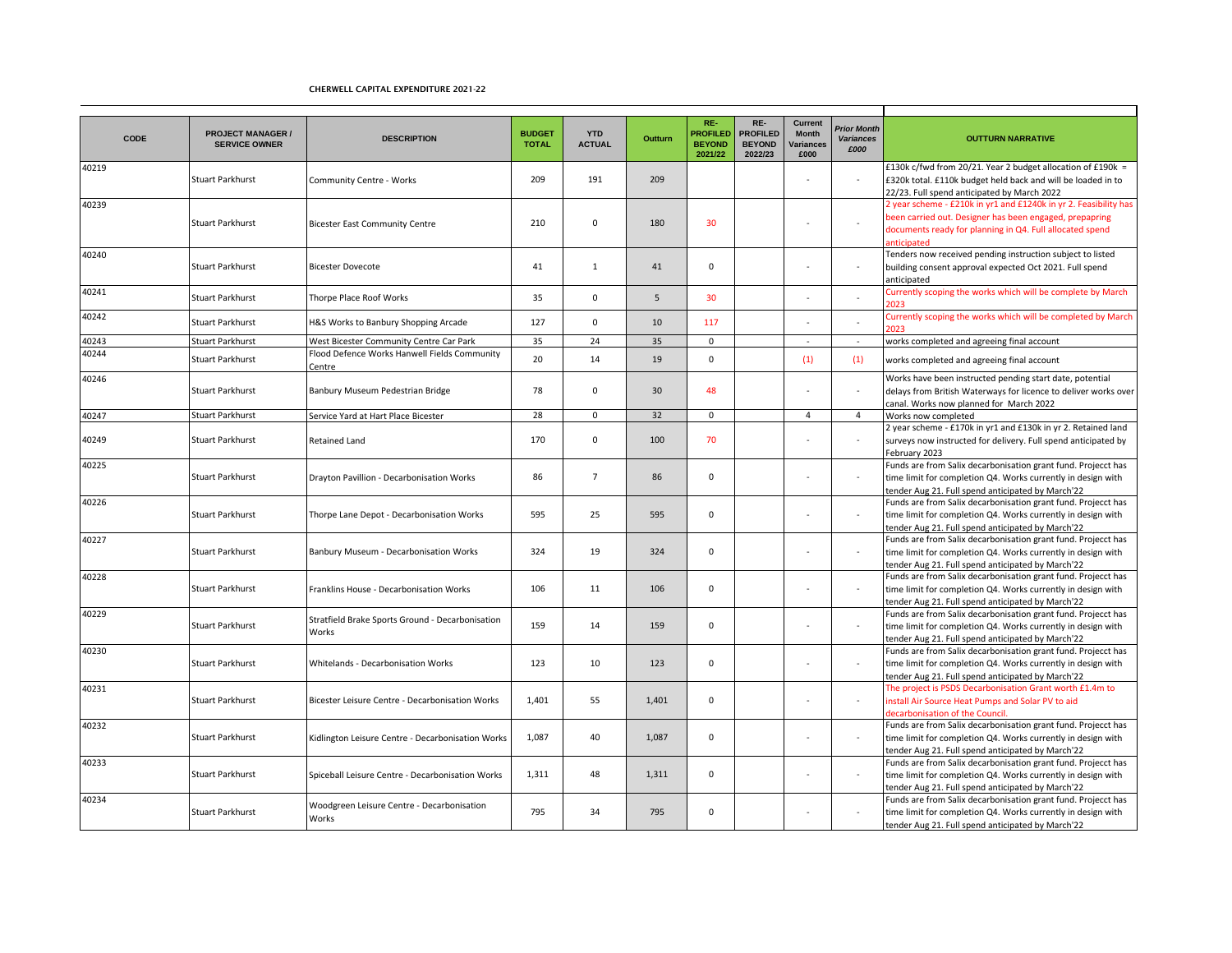| <b>CODE</b>                                    | <b>PROJECT MANAGER /</b><br><b>SERVICE OWNER</b>       | <b>DESCRIPTION</b>                                 | <b>BUDGET</b><br><b>TOTAL</b> | <b>YTD</b><br><b>ACTUAL</b> | Outturn        | RE-<br><b>PROFILED</b><br><b>BEYOND</b><br>2021/22 | RE-<br><b>PROFILED</b><br><b>BEYOND</b><br>2022/23 | Current<br>Month<br>Variances<br>£000 | <b>Prior Month</b><br><b>Variances</b><br>£000 | <b>OUTTURN NARRATIVE</b>                                                                                                                                                                                                                                                                                                                                  |
|------------------------------------------------|--------------------------------------------------------|----------------------------------------------------|-------------------------------|-----------------------------|----------------|----------------------------------------------------|----------------------------------------------------|---------------------------------------|------------------------------------------------|-----------------------------------------------------------------------------------------------------------------------------------------------------------------------------------------------------------------------------------------------------------------------------------------------------------------------------------------------------------|
| 40245                                          | <b>Richard Webb</b>                                    | <b>Enable Agile Working</b>                        | 15                            | 0                           | 15             | 0                                                  |                                                    |                                       | $\sim$                                         | Project to assess agile working IT requirements commencing in<br>November following implementation of new case management<br>system. Expect to commit expenditure in last quarter of the<br>rear.                                                                                                                                                         |
|                                                |                                                        | <b>Community Development Assets and Investment</b> | 28,577                        | 8,633                       | 23,649         | 4,765                                              |                                                    | (163)                                 | (101)                                          |                                                                                                                                                                                                                                                                                                                                                           |
| 40204                                          | <b>Comm Dev Assets total</b><br><b>Michael Furness</b> | Finance Replacement System                         | 28,577<br>215                 | 8,633<br>162                | 23,649<br>215  | 4,765<br>$\mathbf 0$                               | $\mathbf{0}$                                       | (163)                                 | (101)<br>$\sim$                                | On target. Project completion March 2022                                                                                                                                                                                                                                                                                                                  |
| 40250                                          | <b>Michael Furness</b>                                 | Cashier Finance System Project                     | 45                            | $\mathsf 0$                 | 45             | $\mathsf 0$                                        |                                                    |                                       | ÷.                                             | Approval was given via delegations for this budget change.<br>Tender process has started and funds are expected to be fully<br>pent by March 2022.                                                                                                                                                                                                        |
|                                                | <b>Finance Total</b>                                   |                                                    | 260                           | 162                         | 260            | $\mathbf{0}$                                       | G.                                                 | ÷.                                    | ÷.                                             |                                                                                                                                                                                                                                                                                                                                                           |
| 40208                                          | Karen Edwards                                          | Project Manager for HR/Payroll system              | 100                           | $\overline{4}$              | 100            | 0                                                  |                                                    |                                       | $\overline{\phantom{a}}$                       | Remaining 96K to be spent on further implementation of I<br>Trent.                                                                                                                                                                                                                                                                                        |
|                                                | <b>HR Total</b>                                        |                                                    | 100                           | $\overline{4}$              | 100            | $\mathbf{0}$                                       | G.                                                 | ÷.                                    | i.                                             |                                                                                                                                                                                                                                                                                                                                                           |
| 40054                                          | <b>Tim Spiers</b>                                      | Land & Property Harmonisation                      | $\mathbf 0$                   | 54                          | 36             | $\mathsf 0$                                        |                                                    | 36                                    | 36                                             | PM resource - will be applying for another project to be<br>repurposed. Estimated Completion: Q4 21/22                                                                                                                                                                                                                                                    |
| 40056                                          | <b>Tim Spiers</b>                                      | 5 Year Rolling HW / SW Replacement Prog            | 50                            | $\mathsf 0$                 | 50             | 0                                                  |                                                    |                                       | $\sim$                                         | 50K needed for Hardware replacement in 2022. Estimated<br>completion: Q4, 21/22                                                                                                                                                                                                                                                                           |
| 40170                                          | <b>Tim Spiers</b>                                      | Customer Excellence & Digital Transfer             | 30                            | $\mathsf 0$                 | 30             | $\mathsf 0$                                        |                                                    |                                       | $\sim$                                         | Digital customer Phase 2                                                                                                                                                                                                                                                                                                                                  |
| 40210                                          | <b>Tim Spiers</b>                                      | CDC & OCC Technology Alignment                     | $\overline{4}$                | 142                         | $\overline{a}$ | $\mathbf 0$                                        |                                                    | (0)                                   | ÷.                                             | On target                                                                                                                                                                                                                                                                                                                                                 |
| 40211                                          | <b>Tim Spiers</b>                                      | Legacy Iworld System Migration                     | 50                            | $\mathsf 0$                 | 14             | $\mathbf 0$                                        |                                                    | (36)                                  | (36)                                           | Repurpose for new project on members IT                                                                                                                                                                                                                                                                                                                   |
| 40212                                          | <b>Tim Spiers</b>                                      | Procurement of Joint Performance system            | 20                            | (17)                        | 20             | $\mathbf 0$                                        |                                                    |                                       | $\mathcal{L}$                                  | 20K needed for PM resource                                                                                                                                                                                                                                                                                                                                |
| 40237                                          | <b>Tim Spiers</b>                                      | Council Website & Digital Service                  | 250                           | 16                          | 175            | 75                                                 |                                                    | $\sim$                                | $\sim$                                         | On target. Estimated completion: Q4,22/23                                                                                                                                                                                                                                                                                                                 |
| 40238                                          | <b>Tim Spiers</b>                                      | <b>IT Shared Services</b>                          | 550                           | 8                           | 400            | 150                                                |                                                    |                                       | $\blacksquare$                                 | On target. Estimated completion: Q4,22/23                                                                                                                                                                                                                                                                                                                 |
|                                                | <b>ICT and Digital Total</b>                           |                                                    | 954                           | 203                         | 728            | 225                                                | $\sim$                                             | (1)                                   | (0)                                            |                                                                                                                                                                                                                                                                                                                                                           |
| Customers, Org Dev &<br><b>Resources total</b> |                                                        |                                                    | 1,314                         | 368                         | 1,088          | 225                                                | $\mathbf 0$                                        | (1)                                   | (0)                                            |                                                                                                                                                                                                                                                                                                                                                           |
| 40083                                          | <b>Tim Mills</b>                                       | <b>Disabled Facilities Grants</b>                  | 2,271                         | 806                         | 1,600          | 296                                                |                                                    | (375)                                 | (375)                                          | The budget comprises of £1,240k Better Care Fund (approved<br>at Full Council 18/10/21), £656k reprofiled from last year and<br>£375k base budget (to be offered up as a saving), giving a total<br>of £2,271k. Our current projection is that we shall spend<br>£1,600k (which includes £90k as yet unpaid Occupational<br>Therapist funding for Qs 2-4) |
| 40084                                          | <b>Tim Mills</b>                                       | Discretionary Grants Domestic Properties           | 213                           | 62                          | 120            | 93                                                 |                                                    |                                       |                                                | The 5 year capital scheme for Discretionary grants is £150k pa<br>and runs until 2023-24. Total budget comprises: £150k base<br>budget, £63k reprofiled budget from 20/21. Projected spend of<br>£120k and £93k to be reprofiled to 22/23                                                                                                                 |
|                                                | <b>Housing Services Total</b>                          |                                                    | 2,484                         | 868                         | 1,720          | 389                                                | $\mathbf{0}$                                       | (375)                                 | (375)                                          |                                                                                                                                                                                                                                                                                                                                                           |